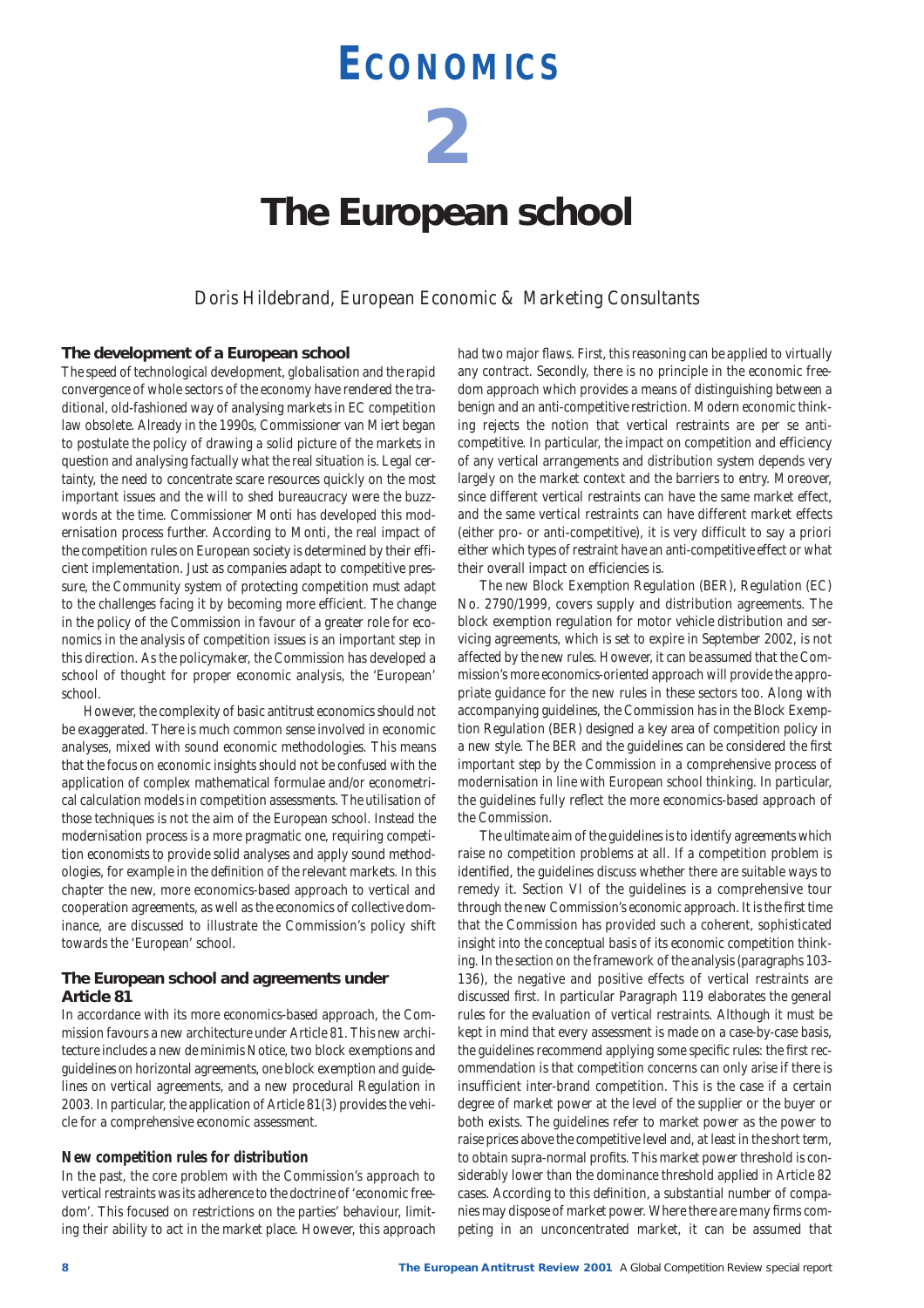#### **ECONOMICS** The European School *Doris Hildebrand, European Economic & Marketing Consultants*

non-hardcore vertical restraints will not have appreciable negative effects. A market is deemed unconcentrated, according to the guidelines, when the HHI index (ie the sum of the squares of the individual market shares of all companies in the relevant market) is below 1000. This is a low figure in this context, and it can be assumed that a couple of markets would be deemed to be concentrated markets under the guidelines. Moreover, the guidelines indicate that vertical restraints that reduce inter-brand competition are generally more harmful than vertical restraints that reduce intra-brand competition. Additionally, exclusive dealing arrangements are generally viewed as worse for competition than non-exclusive arrangements. On the other hand, the guidelines indicate that vertical restraints agreed for non-branded goods and services are in general less harmful than restraints affecting the distribution of branded goods and services. Combinations of vertical restraints are viewed as aggravating their negative effects. However, certain combinations of vertical restraints are better for competition than such combinations in isolation. The issue of cumulative effects is discussed in a very detailed way too. The guidelines state that potential negative effects of vertical restraints are reinforced when several suppliers and their buyers organise their trade in a similar way. These so-called 'cumulative effects' may be a problem in a number of sectors.

The guidelines go on to describe the analytical methodology the Commission would apply in its case analysis. The methodology described in the guidelines is in line with the Market Structure Analysis (MSA) the Commission has developed in its merger proceedings. For assessments under Article 81(1), the Commission, in line with the European school approach, considers the following factors in its competition analysis: the market position of the supplier; market position of competitors; market position of the buyer; entry barriers; the maturity of the market; the volume of trade; the nature of the product; and other factors, depending on the circumstances of the case.

#### **New competition rules for cooperation**

In its comprehensive review process, the Commission adopted in 2000 revised block exemptions for specialisation agreements and research and development agreements, Regulations (EC) Nos. 2658/2000 and 2659/2000 respectively. These regulations are complemented by guidelines. The guidelines cover research and development (R&D), production, purchasing, marketing and standardisation and environmental agreements, and acknowledge that economics-based analyses are required to assess restrictions by effect. The more economic approach means that a balancing of the pro- and anti-competitive effects of agreements takes place. Horizontal cooperation, in particular between actual competitors, may cause competition problems. If parties to a cooperation agree for example to fix prices or output or to share markets, or if the cooperation enables the parties to maintain, obtain or increase their market power, competition problems may arise. On the other hand, horizontal cooperation can lead to substantial economic benefits. Companies need to respond to increasing competitive pressure. Globalisation, the speed of technological progress and the generally more dynamic nature of markets require new modes of cooperation. Cooperation can be a way to share risk, save costs, pool know-how and launch innovations faster. The basic aim of the new, more economics-based approach is to allow collaboration between competitors where it contributes to economic welfare without jeopardising competition. For small and medium-sized enterprises in particular, cooperation is an important means of adapting to the changing marketplace. Consumers may share these gains, provided that effective competition is maintained in the market.

The guidelines provide an analytical framework based on crite-

ria that help to analyse the economic context of a cooperation agreement. The focus is on the assessment of the economic significance of the agreement. This means that even agreements which prima facie contain anti-competitive elements may contain significant procompetitive elements which may outweigh the negatives ones. This approach concentrates on the effect of the agreements in the relevant markets.

Three types of agreement are described in the guidelines: (i) agreements that do not fall under Article 81(1); (ii) agreements that almost always fall under Article 81(1); and (iii) agreements that may fall under Article 81(1) if they lead to negative market effects. This means that the guidelines identify agreements in which the nature of the cooperation indicates from the outset that it is caught by Article 81(1). This affects primarily agreements that have as their object restricting competition by means of price fixing, output limitation or sharing of markets, customers or sources of supply. These so-called 'hard-core' restrictions are considered to be most harmful because they directly interfere with the outcome of the competitive process. It can consequently be presumed that these restrictions have negative market effects and do not result in any efficiency gains or benefits to consumers. They are therefore almost always prohibited.

On the other hand, there are also some horizontal agreements to which it is clear from the outset that Article 81(1) does not generally apply. These include agreements between non-competitors, agreements between competing companies that cannot independently carry out the project or activity which is the object of the cooperation, or cooperation concerning an activity which does not influence the relevant parameters of competition. These cooperation agreements will only come under Article 81(1) if they involve firms with significant market power and are likely to cause foreclosure problems vis-à-vis third parties.

All other agreements need to be examined in the light of two criteria – the nature of the agreement and market power/market structure – in order to decide whether they fall under Article 81(1). The nature of the agreement is determined by the area covered by and the objective of the agreement, the competitive relationship between the parties and the degree of coordination of activities. In the assessment of market power the following factors have to be considered: the parties' market shares, the level of concentration, the position of competitors, the stability of market shares, entry barriers and the countervailing power/supplier power. The guidelines propose a full Market Structure Analysis (MSA). In line with the more economicsbased approach, the starting point for the analysis is the position of the parties. This determines whether or not they are likely to maintain, obtain or increase market power through the cooperation. To carry out this analysis, the relevant market(s) have first to be defined by using the Commission's methodology on market definition. Additionally the guidelines, by referring to the Herfindahl-Hirschman Index (HHI), take into account the market concentration, ie the market position and number of competitors.

The guidelines continue to discuss the Article 81(3) criteria. In particular, economic benefits and 'fair shares' for consumers are referred to. Concerning economic benefits, the guidelines mention static and dynamic efficiencies. It is up to the parties to demonstrate that efficiencies are likely to result from the cooperation and cannot be achieved by any less restrictive means. This means that efficiency claims must be substantiated by economic analysis provided by the parties. Future case law will provide further insight into the methodology used to calculate efficiencies. The guidelines explicitly state that speculative or general statements on cost savings are not sufficient. The only positive indication given at this point is that the Commission does not take into account cost savings arising from reduction of output, market sharing, or the mere exercise of market power.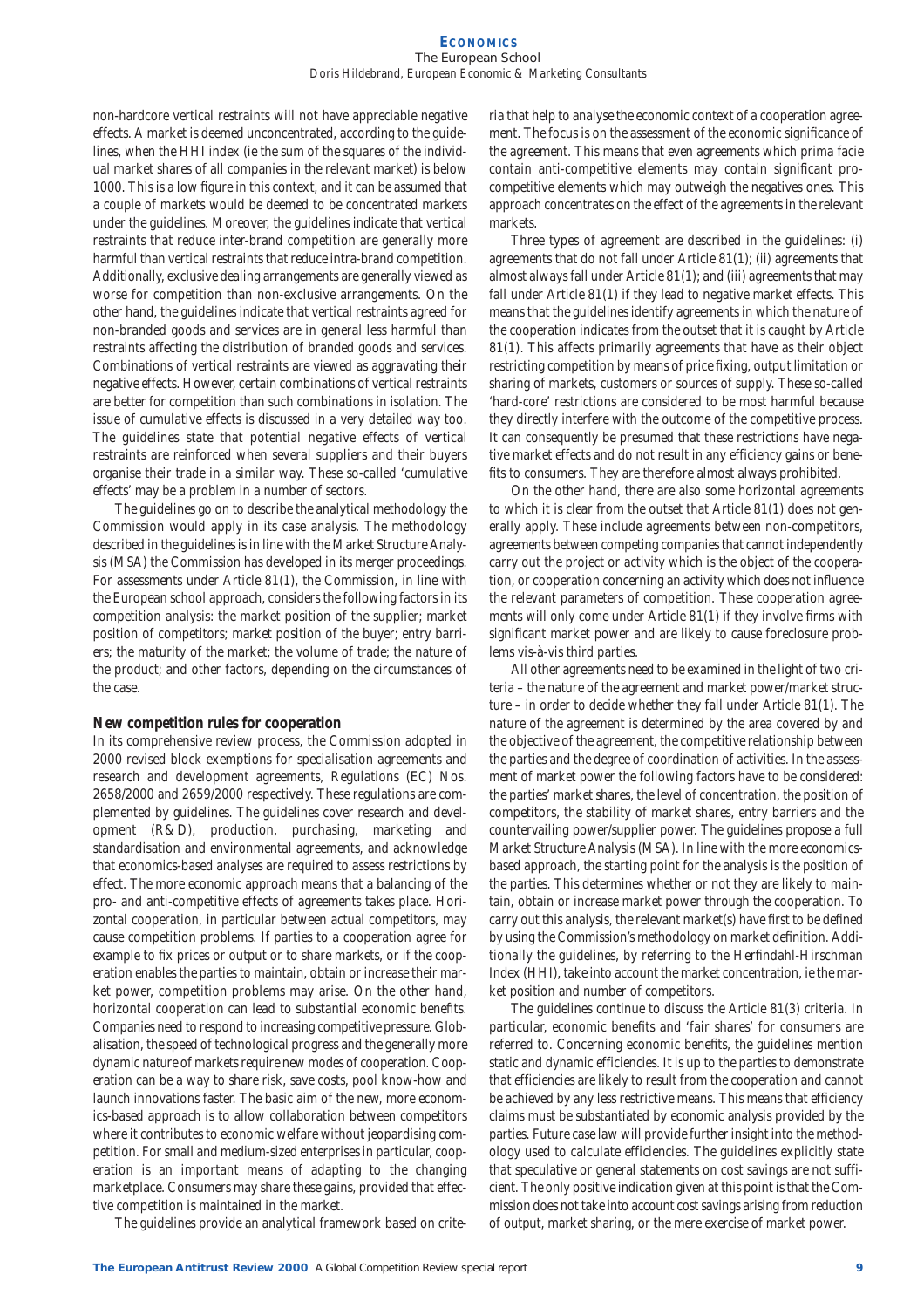#### **ECONOMICS** The European School *Doris Hildebrand, European Economic & Marketing Consultants*

# **The European school and collective dominance**

In the evolution of the EC case law on oligopolistic behaviour there are two questions with respect to the behaviour of firms which are of particular importance:

- ➤ Is it necessary, in order to be able to conclude that joint dominance exists, that the firms have established explicit links or other means of coordination between them?
- What kind of market behaviour is associated with joint dominance?

The existence of a collective dominant position may flow from the nature and terms of an agreement, from the way in which it is implemented and, consequently, from the economic links or factors which give rise to a connection between undertakings, which result from it. It follows from the *Gencor* and *Compagnie Maritime Belge* judgments that a Market Structure Analysis (MSA) needs to be performed in order to enable a finding that there is an oligopolistic or highly concentrated market whose structure alone may be conducive to coordinated effects on the relevant market. A detailed examination of whether the firms in the oligopoly have the power of collusive behaviour and to a significant extent are able to act independently of competitors, customers and final consumers must take place. A sectoral or case-by-case approach is favoured. This brings us to the second question mentioned above: what kind of market behaviour does joint dominance involve under EC law?

In several cases a collective dominant position has been characterised as a situation which enables the undertakings involved to adopt the same conduct on the market. In *Gencor*, the Court of First Instance speaks of the interdependence of firms which follows from the possibility of anticipating each other's behaviour and results in a strong incentive to align their conduct in the market, in particular in such a way as to maximise their joint profits by restricting production with a view to increasing prices. From this it seems clear that firms can behave individually and yet at the same time be part of a collectively dominant entity. Repeated interaction forces companies to take into account the future responses of the other firms when making price or supply decisions. Generally speaking, a coordinated equilibrium may result if the long-term gains of coordination are greater than the short-term gains of competitive behaviour. This concept is one that is broadly accepted in game theory.

'Tacit collusion' is the terminology most commonly used to describe oligopolistic situations in which supply is restricted and prices are above competitive levels; it is a non-cooperative way to coordinate behaviour in markets. Tacit collusion is an optimal oligopolistic behaviour in non-cooperative games in which each firm behaves in its own self-interest.<sup>1</sup> Tacit collusion needs some kind of enforcement mechanism to sustain the coordinated equilibrium. It usually involves a self-enforcing mechanism which results in companies coordinating their market behaviour without any explicit agreement. In this situation companies take decisions individually, unilaterally, independently and rationally. Because of the characteristics of the market, companies end up coordinating their market behaviour in an entirely non-cooperative fashion, ie without any kind of agreement.<sup>2</sup> The common factor in these situations is that firms 'stick together' at a supra-competitive price level and do not compete in an active way.

'Dynamic' economic theory offers an explanation of tacit collusion within oligopolies. Firms are supposed to base their decisions on what profits can be earned both in the short term and in the future.3 Thus, the trade-off a firm is supposed to make is (a) whether it starts to compete actively at a precise moment with all the gains or losses associated with the decision now and in the future, and (b) what advantage the market would be able to offer in the case of joint dominance. This question touches upon the retaliation mechanism. In a market in which innovation does not play an important role, it is not difficult to match an initiative quickly. Such a market is therefore considered to be conducive to joint dominance, since it is in most cases also a mature market. Furthermore, an important factor is the amount of sunk costs. Additionally, the homogeneity of the products influences the degree to which it will be rational to respond.

Economic theory says that credible and timely retaliation is normally a necessary condition of both tacit coordination and explicit collusion. The assumption is that companies must be able to detect whether competitors are deviating from the coordinated behaviour and to respond with a credible and timely retaliatory measure which deters a company from deviating in the first place.

It is important to note that tacit collusion is not illegal. Therefore, in applying the concept of tacit coordination in a merger proceeding, the essential requirement is to distinguish tacit coordination from competitive behaviour. As to the distinction between tacit coordination and competitive behaviour, the specific difficulty is that companies in both situations behave rationally and independently. It is only because of the particular market characteristics that in some markets such rational and independent behaviour results in tacit coordination. Whether this is the outcome in a particular case is ultimately an empirical question which can only be answered on the basis of a detailed analysis of the characteristics of the market and the companies, the players' incentives to coordinate, the sustainability of the coordination and so on. Past competition history also matters as it may disclose information on companies' strategies. This more economics- based approach to collective dominance is continuously evolving in the Commission's merger proceedings.

# **European Economic & Marketing Consultants - EE&MC GmbH**

Roermonder Straße 37 41379 Brüggen, Germany Tel. +49 2163 5703-0 Fax +49 2163 5703-11

Contact: Dr Dr Doris Hildebrand, LL.M. (email: DHildebrand@ee-mc.com)

EE&MC is an economic consulting firm based in Germany that provides sophisticated economic analyses and expert testimonies in all antitrust matters. We believe in an interdisciplinary approach, which means that our economic analyses are fully integrated in the legal appraisal. This two-tier approach corresponds to the more economic based Commissions' regime and has lead to the successful participation of our competition team in a couple of Phase II European merger control cases. As experienced competition economists we serve with economic state-of-the-art know-how. Our areas of expertise include market definitions, in particular the application of the Hypothetical Monopolist Test by means of Conjoint Measurement, and Market Structure Analysis (MSA) especially in collective dominance cases. Additionally, EE&MC offers tai-

lored consulting in the field of vertical restraints and horizontal agreements. In regulatory economics; our know-how and experiences are outstanding. Special areas of expertise include the postal, energy and telecommunications sector. In the telecommunications sector, EE&MC developed for the German regulator the market definition and market assessment guidelines.